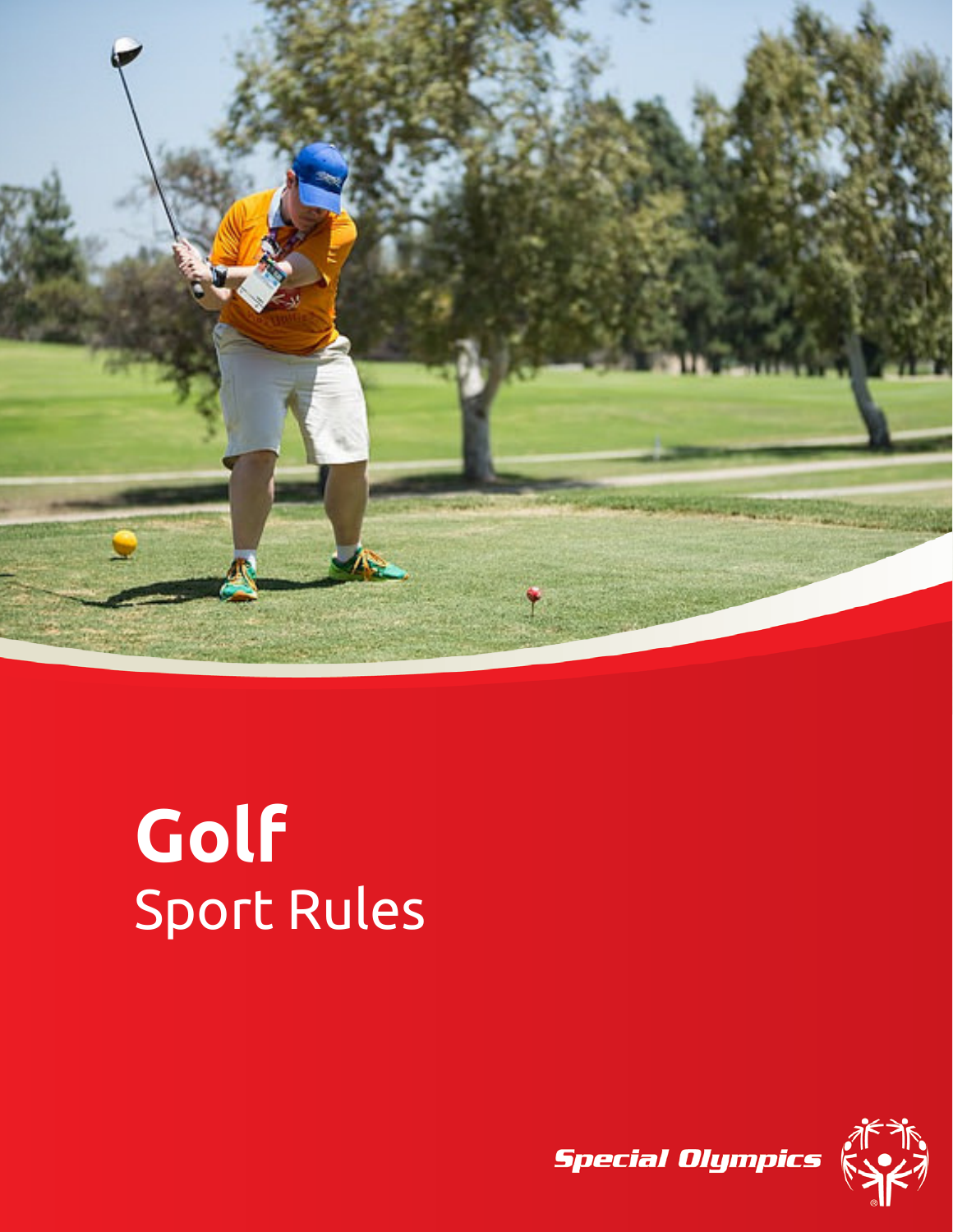



## **TABLE OF CONTENTS**

| 1. |     |                                                                                                      |  |
|----|-----|------------------------------------------------------------------------------------------------------|--|
| 2. |     |                                                                                                      |  |
|    | 2.1 |                                                                                                      |  |
|    | 2.2 | Level 2 — Unified Sports Alternate Shot Team Play Competition (9-hole) …………………………………………………………………………… |  |
|    | 2.3 |                                                                                                      |  |
|    | 2.4 |                                                                                                      |  |
|    | 2.5 |                                                                                                      |  |
| 3. |     |                                                                                                      |  |
|    | 3.1 |                                                                                                      |  |
|    | 3.2 |                                                                                                      |  |
|    | 3.3 |                                                                                                      |  |
|    | 3.4 |                                                                                                      |  |
|    | 3.5 |                                                                                                      |  |
|    | 3.6 |                                                                                                      |  |
| 4. |     |                                                                                                      |  |
|    | 4.1 |                                                                                                      |  |
|    | 4.2 |                                                                                                      |  |
|    | 4.3 |                                                                                                      |  |
|    | 4.4 |                                                                                                      |  |
|    | 4.5 |                                                                                                      |  |
|    | 4.6 |                                                                                                      |  |
|    | 4.7 |                                                                                                      |  |
|    | 4.8 |                                                                                                      |  |
|    | 4.9 |                                                                                                      |  |
| 5. |     | LEVEL 2-UNIFIED SPORTS ALTERNATE SHOT TEAM PLAY COMPETITION RULES (9 HOLE) 13                        |  |
|    | 5.1 |                                                                                                      |  |
|    | 5.2 |                                                                                                      |  |
|    | 5.3 |                                                                                                      |  |
|    | 5.4 |                                                                                                      |  |
|    | 5.5 |                                                                                                      |  |
|    | 5.6 |                                                                                                      |  |
|    | 5.7 |                                                                                                      |  |
|    | 5.8 |                                                                                                      |  |
|    | 5.9 |                                                                                                      |  |
| 6. |     | LEVEL 3 GOLF-UNIFIED SPORTS ALTERNATE SHOT TEAM PLAY COMPETITION RULES (18 HOLE)  15                 |  |
|    | 6.1 |                                                                                                      |  |
|    | 6.2 |                                                                                                      |  |
|    | 6.3 |                                                                                                      |  |
|    | 6.4 |                                                                                                      |  |
|    | 6.5 |                                                                                                      |  |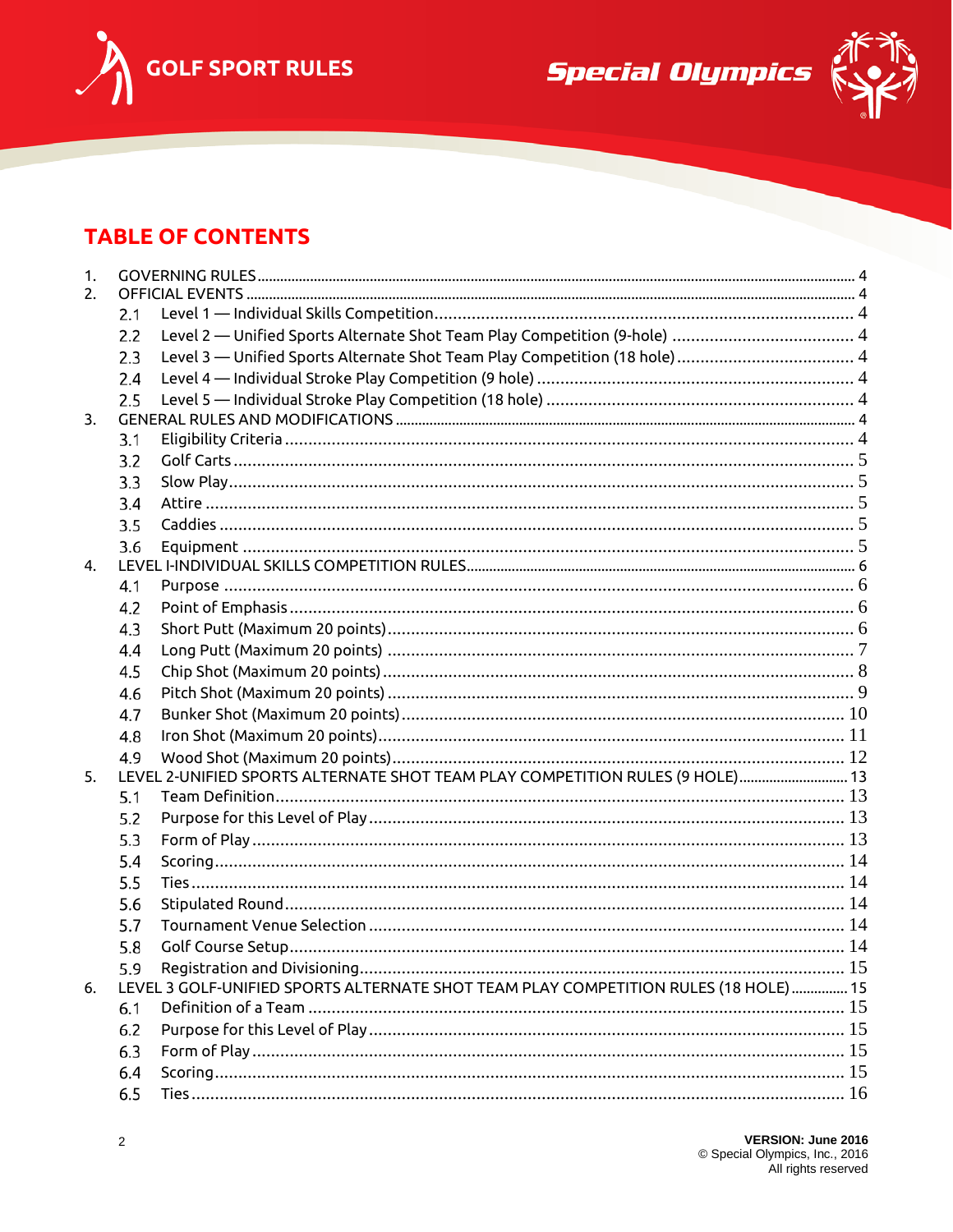





|                | 6.6 |  |
|----------------|-----|--|
|                | 6.7 |  |
|                | 6.8 |  |
|                | 6.9 |  |
| 7 <sub>1</sub> |     |  |
|                | 7.1 |  |
|                | 7.2 |  |
|                | 7.3 |  |
|                | 7.4 |  |
|                | 7.5 |  |
|                | 7.6 |  |
|                | 7.7 |  |
|                | 7.8 |  |
| $\mathbf{8}$   |     |  |
|                | 8.1 |  |
|                | 8.2 |  |
|                | 8.3 |  |
|                | 8.4 |  |
|                | 8.5 |  |
|                | 8.6 |  |
|                | 8.7 |  |
|                | 8.8 |  |
|                |     |  |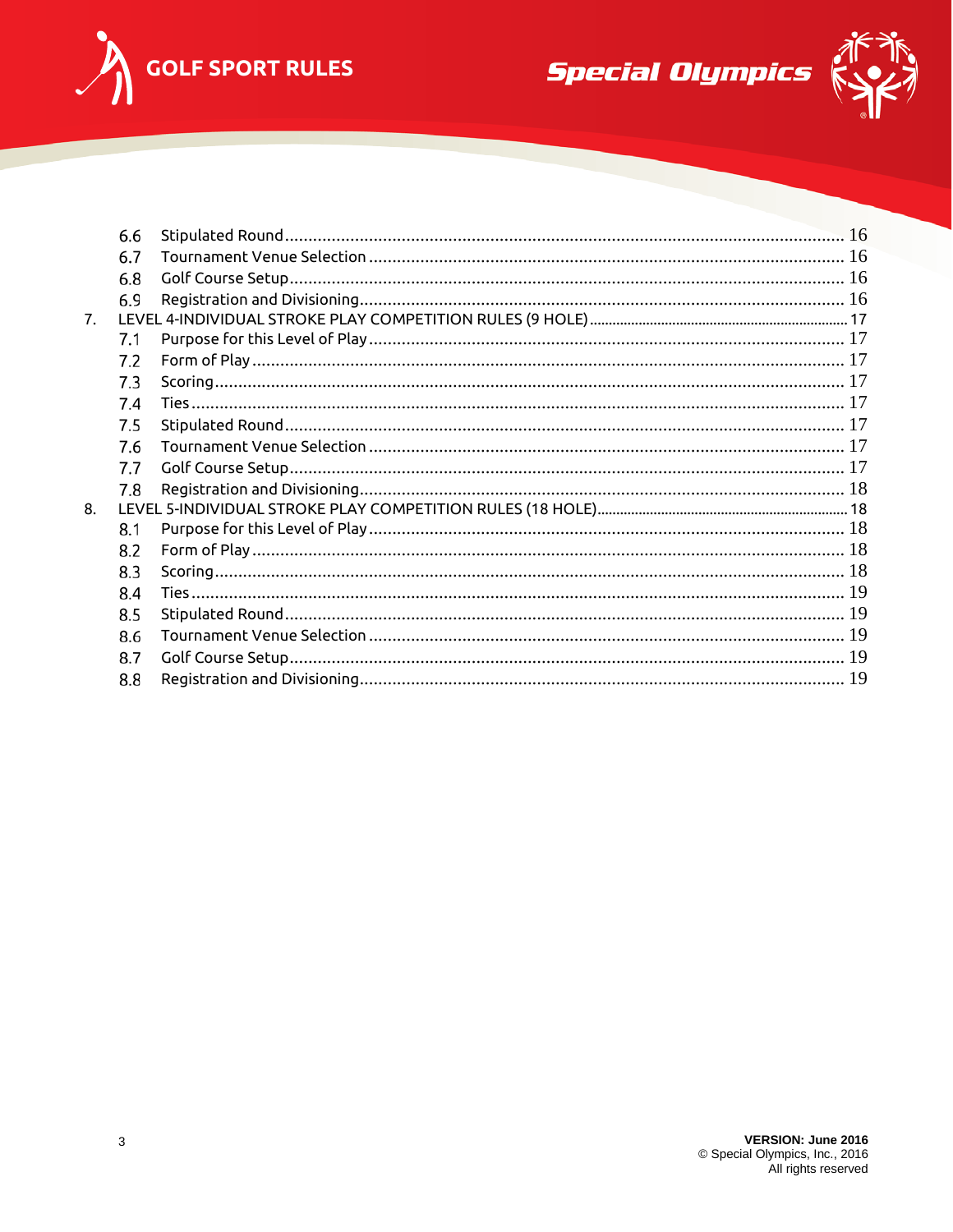



## <span id="page-3-0"></span>**1. GOVERNING RULES**

The Official Special Olympics Sports Rules for Golf shall govern all Special Olympics competitions. As an international sports program, Special Olympics has created these rules based upon The Rules of Golf as approved by the Royal and Ancient Golf Club of St. Andrews (R&A) found a[t http://www.randa.org/](http://www.randa.org/)  National Governing Body (NGB) rules shall be employed except when they are in conflict with the Official Special Olympics Sports Rules for Golf or Article I. In such cases, the Official Special Olympics Sports Rules for Golf shall apply. Additional rules clarifications related to individuals with disabilities (for example visually impaired or wheelchair bound athletes) can be on found on the R&A or USGA website.

Refer to Article 1[, http://media.specialolympics.org/resources/sports-essentials/general/Sports-Rules-](http://media.specialolympics.org/resources/sports-essentials/general/Sports-Rules-Article-1.pdf)[Article-1.pdf,](http://media.specialolympics.org/resources/sports-essentials/general/Sports-Rules-Article-1.pdf) for more information pertaining to Codes of Conduct, Training Standards, Medical and Safety Requirements, Divisioning, Awards, Criteria for Advancement to Higher Levels of Competition, and Unified Sports.

## <span id="page-3-1"></span>**2. OFFICIAL EVENTS**

The range of events is intended to offer competition opportunities for athletes of all abilities. Programs may determine the events offered and, if required, guidelines for the management of those events. Coaches are responsible for providing training and event selection appropriate to each athlete's skill and interest.

The following is a list of official events available in Special Olympics:

- <span id="page-3-2"></span> $2.1$ Level 1 — Individual Skills Competition
- <span id="page-3-3"></span> $2.2$ Level 2 — Unified Sports Alternate Shot Team Play Competition (9-hole)
- <span id="page-3-4"></span> $2.3$ Level 3 — Unified Sports Alternate Shot Team Play Competition (18 hole)
- <span id="page-3-5"></span>Level 4 — Individual Stroke Play Competition (9 hole)
- <span id="page-3-6"></span>Level 5 — Individual Stroke Play Competition (18 hole)

## <span id="page-3-8"></span><span id="page-3-7"></span>**3. GENERAL RULES AND MODIFICATIONS**

- $3.1$ Eligibility Criteria
	- The following criteria should be followed during competition and when moving between  $3.1.1$ levels.
	- $3.1.2$ The standard for eligibility is for an athlete and Unified partner to have completed an Individual Skills Competition with a total score of at least 60 points. In addition, the athlete should score 10 points or more in at least four out of the six skills, with one of the four scores of 10 being in either the wood or iron shot. The athlete should also achieve a minimum of five points in the two skills that total less than 10. If the athlete is scoring above 100 in the ISC (minus the bunker shot), it is recommended that they begin participating in Level 2 competitions.
	- 3.1.3 Required Averages
		- 3.1.3.1 When considering moving up in levels, the following scores are the required averages that the athlete must have when practicing:
			- $3.1.3.1.1$  Level 2 to Level  $3 =$  average of 120 or lower (team score)
			- $3.1.3.1.2$  Level 2 to Level 4 = average of 70 or lower (athlete only score)
			- $3.1.3.1.3$  Level 3 to Level 4 = average of 70 or lower (athlete only score)
			- Level 3 to Level 5 = average of 120 (athlete only score) or lower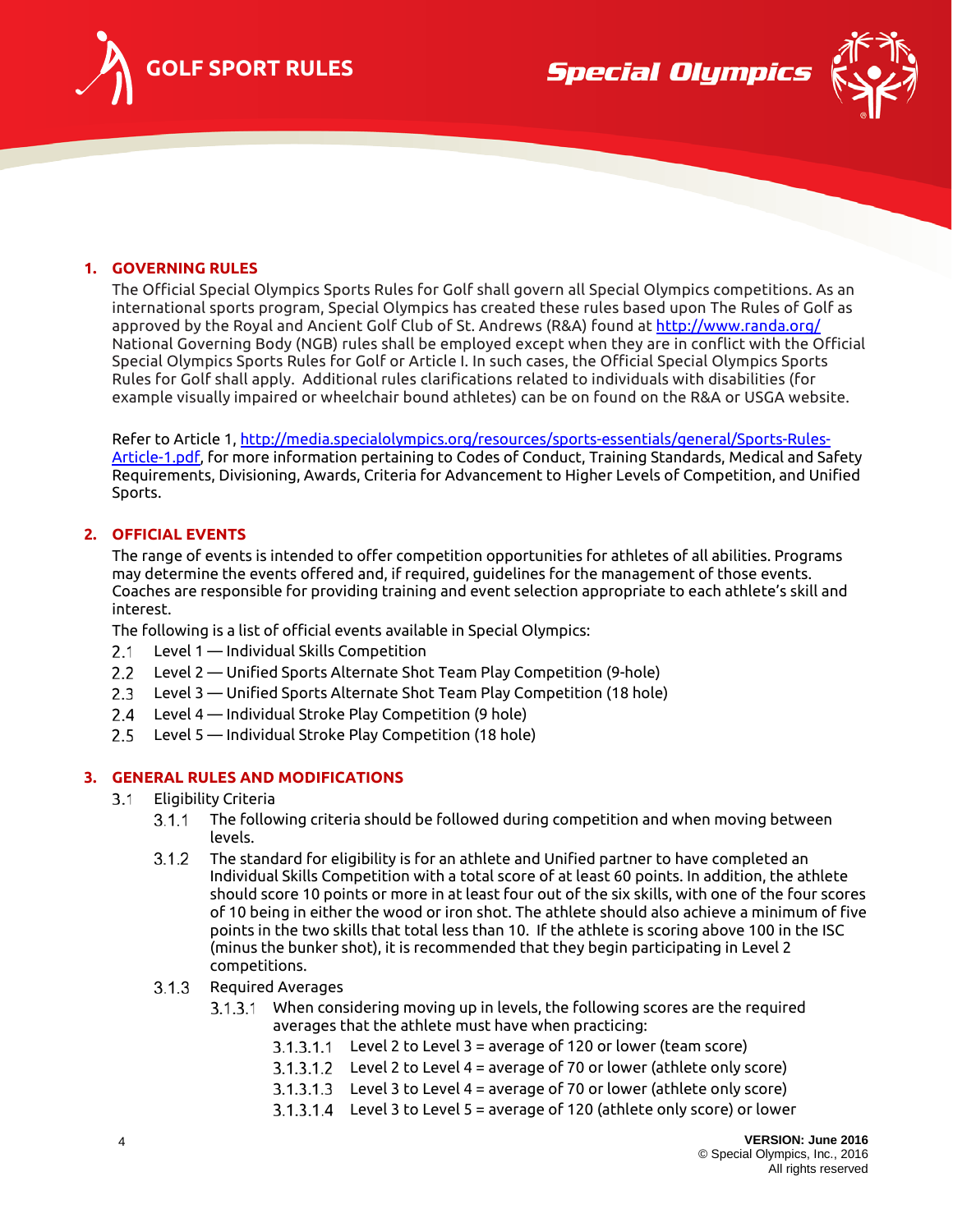

**Special Olympics** 



Level 4 to Level 5 = average of 120 (athlete only score) or lower

#### $3.1.4$ Maximum Averages

- 3.1.4.1 The following are maximum averages for each level of competition that will be enforced at all sanctioned competitions. Scores not meeting these criteria may be subject to disqualification.
	- $3.1.4.1.1$  Level  $2$  average of 75 or lower
	- $3.1.4.1.2$  Level  $3$  average of 120 or lower (18 holes)
	- $3.1.4.1.3$  Level  $4$  average of 70 or lower
	- $3.1.4.1.4$  Level 5 average of 120 or lower
- For the purpose of submitting scorecards for an event, reviewing scores/scorecards for the consideration of moving athletes/teams up in level and the enforcement of maximum scores, please note that scores/scorecards from executive courses or Par 3 courses should not be submitted.

## <span id="page-4-0"></span>3.2 Golf Carts

- $3.2.1$ The decision to offer the use of power golf carts will be left to the discretion of the specific Tournament Committee.
- At any event, athletes will be required to walk. A case may be considered for using a power  $3.2.2$ cart during any competition upon presentation of a medical certificate to the Tournament Committee no later than registration deadline.

#### <span id="page-4-1"></span> $3.3$ Slow Play

 $3.3.1$ For the purpose of preventing slow play, the Committee may, in the conditions of a competition (Rule 33-1), establish pace of play guidelines including maximum periods of time to complete a stipulated round, a hole, or a stroke.

## <span id="page-4-2"></span>3.4 Attire

 $3.4.1$ Appropriate golf attire is required and determined by the tournament committee for all levels of play.

#### <span id="page-4-3"></span> $3.5$ Caddies

- $3.5.1$ It is strongly recommended that athletes competing in Levels 4 and 5 provide their own caddies for tournaments and competitions.
- $3.5.2$ As per the USGA, a caddie is defined as "one who assists the player in accordance with the Rules, which may include carrying or handling the player's clubs during play."
- $3.5.3$ If you choose to not bring a caddie, it is not the responsibility of the tournament committee to provide a caddie at the competition.
- $3.5.4$ For athletes transitioning from Levels 2 and 3, it is encouraged that the Unified partner become the athlete's caddie, as they will have experience understanding how the athlete plays the sport.
- $3.5.5$ For tournaments and competitions, coaches can assume the role of a caddie, with the understanding they will relinquish their coach privileges (ie. ability to file a protest) during the competition.
- A caddie should not be utilized for Levels 2 and 3, where the Unified partner would assume  $3.5.6$ the role of providing advice to the athlete, including club selection, course management, keeping of the scorecard and etiquette.

#### <span id="page-4-4"></span> $3.6$ Equipment

Each player is responsible for providing his/her own equipment, including:

A set of clubs (No more than 14 clubs)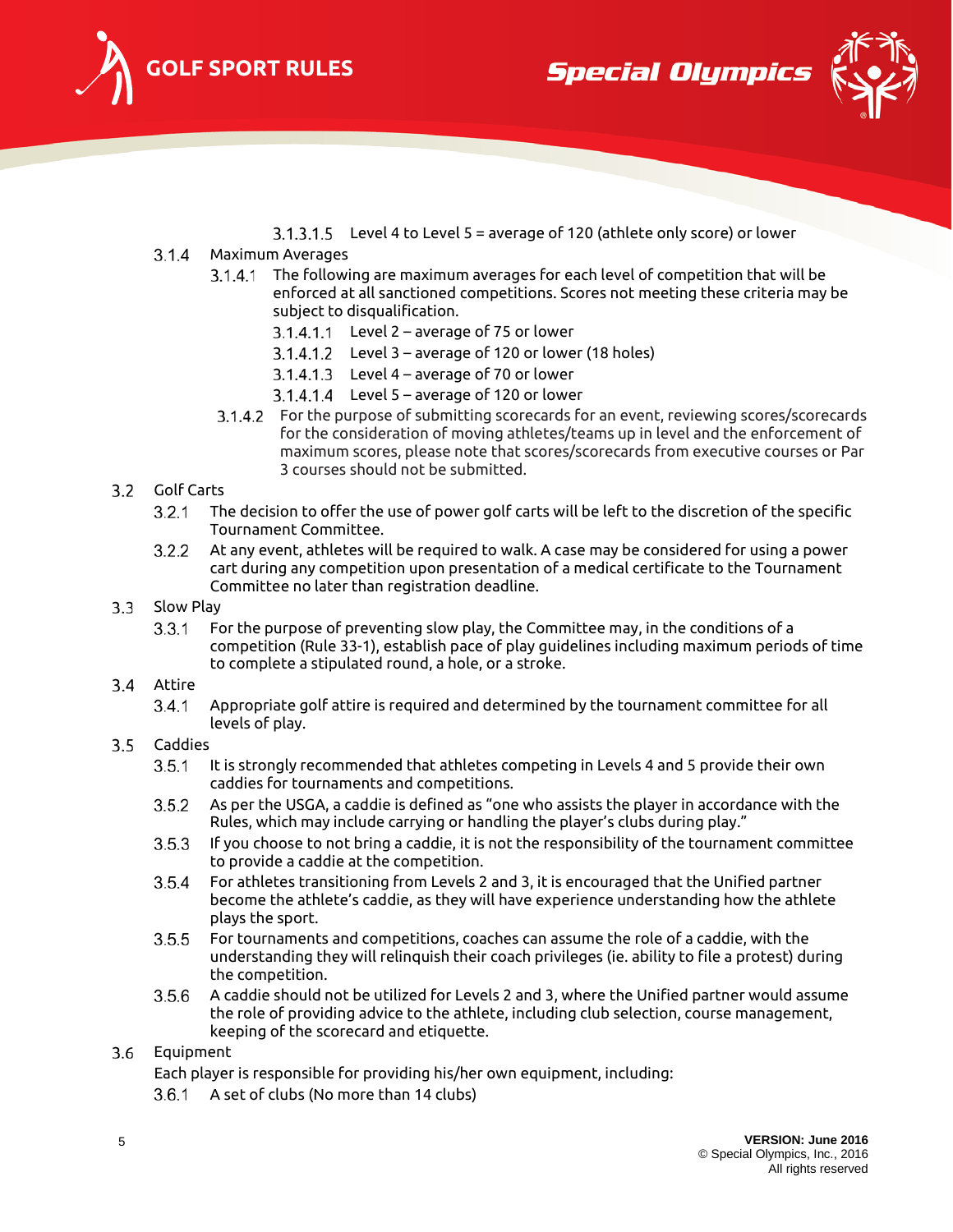



- $3.6.2$ A golf bag
- $3.6.3$ Golf balls
- $3.6.4$ Tees
- $3.6.5$ Divot Repair Tool (Not required at Level 1)
- $3.6.6$ Ball Marker (Not required at Level 1)

## <span id="page-5-1"></span><span id="page-5-0"></span>**4. LEVEL I - INDIVIDUAL SKILLS COMPETITION RULES**

#### 4.1 Purpose

- $4.1.1$ The purpose of the Individual Skills Competition is to allow athletes to train and compete in basic golf skills. The development of these key skills is necessary prior to advancing to Level 2-5. A maximum of 140 points may be scored in Level I, if the bunker shot is included. An example of the Individual Skills Competition Scoresheet can be found in the Addendum to the Golf Rules.
- <span id="page-5-2"></span>4.2 Point of Emphasis
	- $4.2.1$ For the following skills events: short putt, long putt, chip shot, pitch shot, bunker shot. When taking your 5 attempts and movement of the ball occurs, you should remove the ball prior to the next attempt to avoid interference.
- <span id="page-5-3"></span> $4.3$ Short Putt (Maximum 20 points)



#### $4.3.1$ Purpose

- 4.3.1.1 To measure the athlete's ability to putt, focusing on the Short Putt.
- $4.3.2$ Equipment
	- 4.3.2.1 A regulation putting green with a properly marked (target) hole.
	- 4.3.2.2 Five balls.
	- 4.3.2.3 A chalker may be used to mark the circle targets around the hole; and

#### $4.3.3$ **Description**

- A target hole is selected and two circles are placed around the hole. The first circle shall have a radius of 0.5 meter and the second shall have a radius of 1.5 meters from the hole.
- 4.3.3.2 The athlete will have five attempts from a clearly marked spot, 2 meters from the hole.
- 4.3.3.3 The short putt should be set up on a green with as flat a surface as possible.
- $4.3.4$ Scoring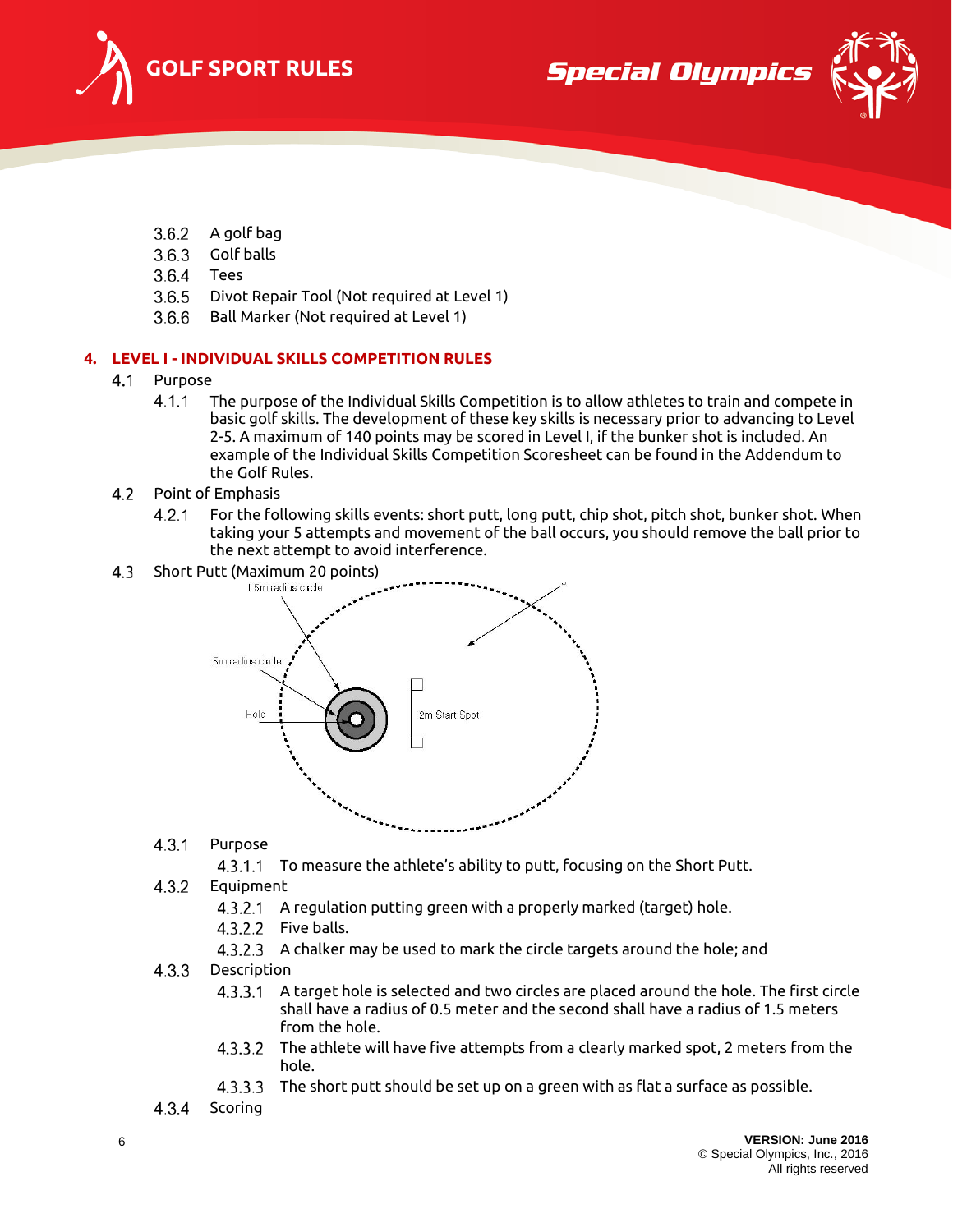



- 4.3.4.1 The athlete will have five attempts to putt the ball at the hole from a line 2 meters (6.56 feet) from the hole, scoring points according to where the ball comes to rest.
- 4.3.4.2 The athlete will score one point for making a stroke at, and striking the ball. (A swing and a miss count as one attempt, and the athlete receives a score of zero).
- 4.3.4.3 A second point is scored if the ball stops on or within the 1.5 meter (4.92 feet) circle.
- A third point is scored if the ball stops on or within the 0.5 meter (1.64 feet) circle.
- 4.3.4.5 If the ball goes in the hole, a total of four points will be awarded for that attempt.
- 4.3.4.6 The Short Putt score shall be the sum total of the five attempts.
- <span id="page-6-0"></span>Long Putt (Maximum 20 points)



- $4.4.1$ Purpose
	- 4.4.1.1 To measure the athlete's ability to putt, focusing on the Long Putt.
- $4.4.2$ Equipment
	- 4.4.2.1 A regulation putting green with a properly marked (target) hole.
	- 4.4.2.2 Five balls.
	- 4.4.2.3 A chalker may be used to put target circles around the hole.
- 4.4.3 Description
	- $4.4.3.1$ A target hole is selected and two circles are placed around the hole. The first circle shall have a radius of 0.5 meter and the second shall have a radius of 1.5 meter from the hole.
	- 4.4.3.2 The athlete will have five attempts from a marked spot, 8 meters from the hole.
	- The Long Putt should be set up on a green with as flat a surface as possible. Note: Putting up hill is recommended.
- $4.4.4$ Scoring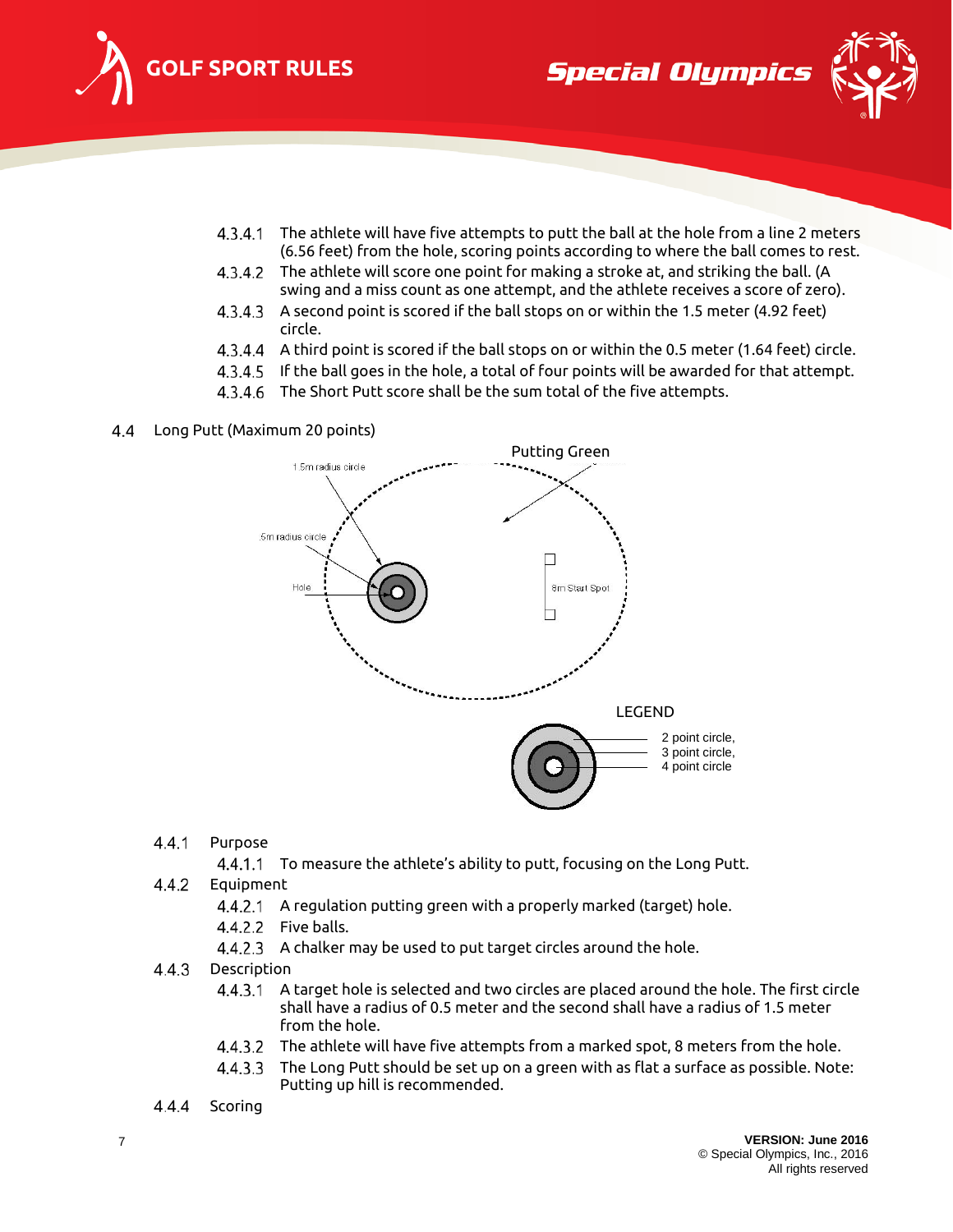





- 4.4.4.1 The athlete will have five attempts to putt the ball at the hole from a spot 8 meters from the hole, scoring points according to where the ball comes to rest.
- 4.4.4.2 The athlete will score one point for making a stroke at, and striking the ball. (A swing and a miss count as one attempt, and the athlete receives a score of zero).
- 4.4.4.3 A second point is scored if the ball stops on or within the 1.5 meter circle.
- A third point is scored if the ball stops on or within the 0.5 meter circle.
- If the ball goes in the hole, a total of four points will be awarded for that attempt.
- 4.4.4.6 The long putt score shall be the sum total of the five attempts.

#### <span id="page-7-0"></span>4.5 Chip Shot (Maximum 20 points)



#### $4.5.1$ Purpose

To measure the athlete's ability to hit chip shots 14 meters from the hole. Woods  $4.5.1.1$ and putters are not permitted for this skill.

#### $4.5.2$ Equipment

- $4.5.2.1$ An appropriate number of golf balls based on the number of competitors (it is recommended that five balls per player be available to eliminate having to retrieve balls)
- 4.5.2.2 A putting green with a clearly marked target flag and hole.

#### 4.5.3 **Description**

- A chipping area is set up which includes a 3 meters by 3 meters square hitting area  $4.5.3.1$ 14 meters from the hole. The chipping area should be 2 meters from the edge of the green.
- A 3-meter radius circle and a 6-meter radius circle will be placed around the hole.
- 4.5.3.3 A safely marked hitting area, 3 meters by 3 meters square, chalk and marker.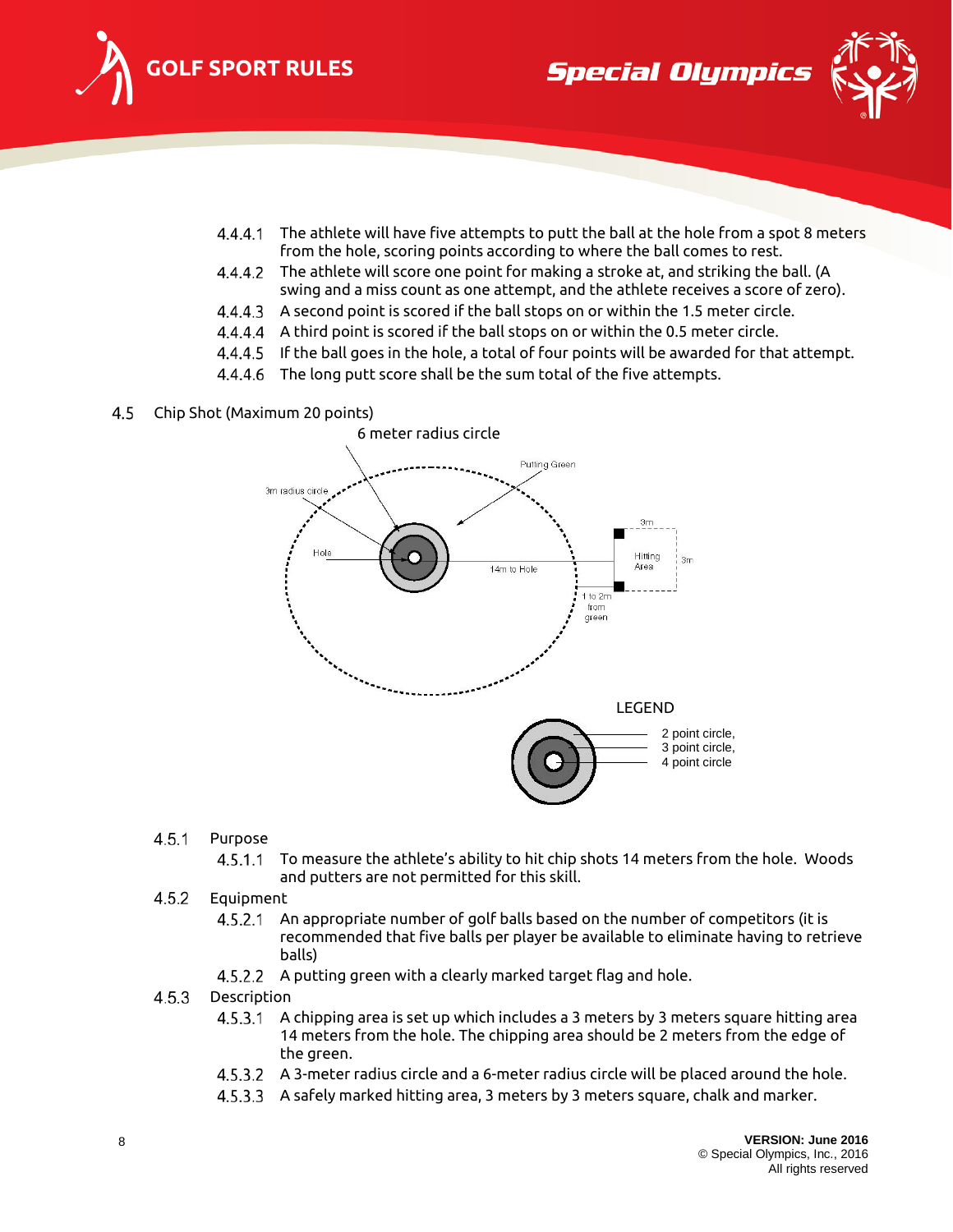





- 4.5.3.4 The athlete is instructed to chip the ball at a designated hole, getting it as close to the hole as possible.
- $4.5.4$ Scoring
	- $4.5.4.1$ The athlete will attempt five shots at the target, scoring points according to where the ball comes to rest.
	- The athlete will score one point for making a stroke at and striking the ball. (A  $4.5.4.2$ swing and a miss count as one shot and the athlete receives a score of zero for that shot).
	- A second point is scored if the ball comes to rest inside the 6-meter (19.68 feet) circle around the hole.
	- A third point is scored if the ball comes to rest inside the 3 meter (9.84 feet) circle around the hole.
	- A fourth point is scored if the chip shot comes to rest in the hole.
	- 4.5.4.6 The total score from the five attempts will be the athlete's final score for the Chip Shot.
- <span id="page-8-0"></span>4.6 Pitch Shot (Maximum 20 points)



#### 4.6.1 Purpose

 $4.6.1.1$ To measure the athlete's ability to hit controlled pitch shots in the air in the proper direction to a defined circular target area.

#### 4.6.2 **Equipment**

- An appropriate number of golf balls based on the number of competitors (it is  $4.6.2.1$ recommended that five balls per player be available to eliminate having to retrieve balls)
- A marked hitting area; paint, chalk, or cones.
- 4.6.2.3 Shag bags or tubes to retrieve balls at station.
- A target flag and hitting mat or artificial surface.
- 4.6.2.5 A banner, sign, net or barrier that measures one meter (3.28 ft) high by five meters (16.40 ft) wide. Two two-meter (6.56 ft) poles can be used to support the banner, sign, net or barrier.

#### 4.6.3 Description

- A target area shall be a circle with a six-meter (19.68 ft) radius.
- 4.6.3.2 The distance from the hitting area to the one-meter (3.28 ft) high barrier shall be five meters (16.40 ft).
- 4.6.3.3 The distance from the one-meter (3.28 ft) high barrier to the target area shall be five meters (16.40 ft).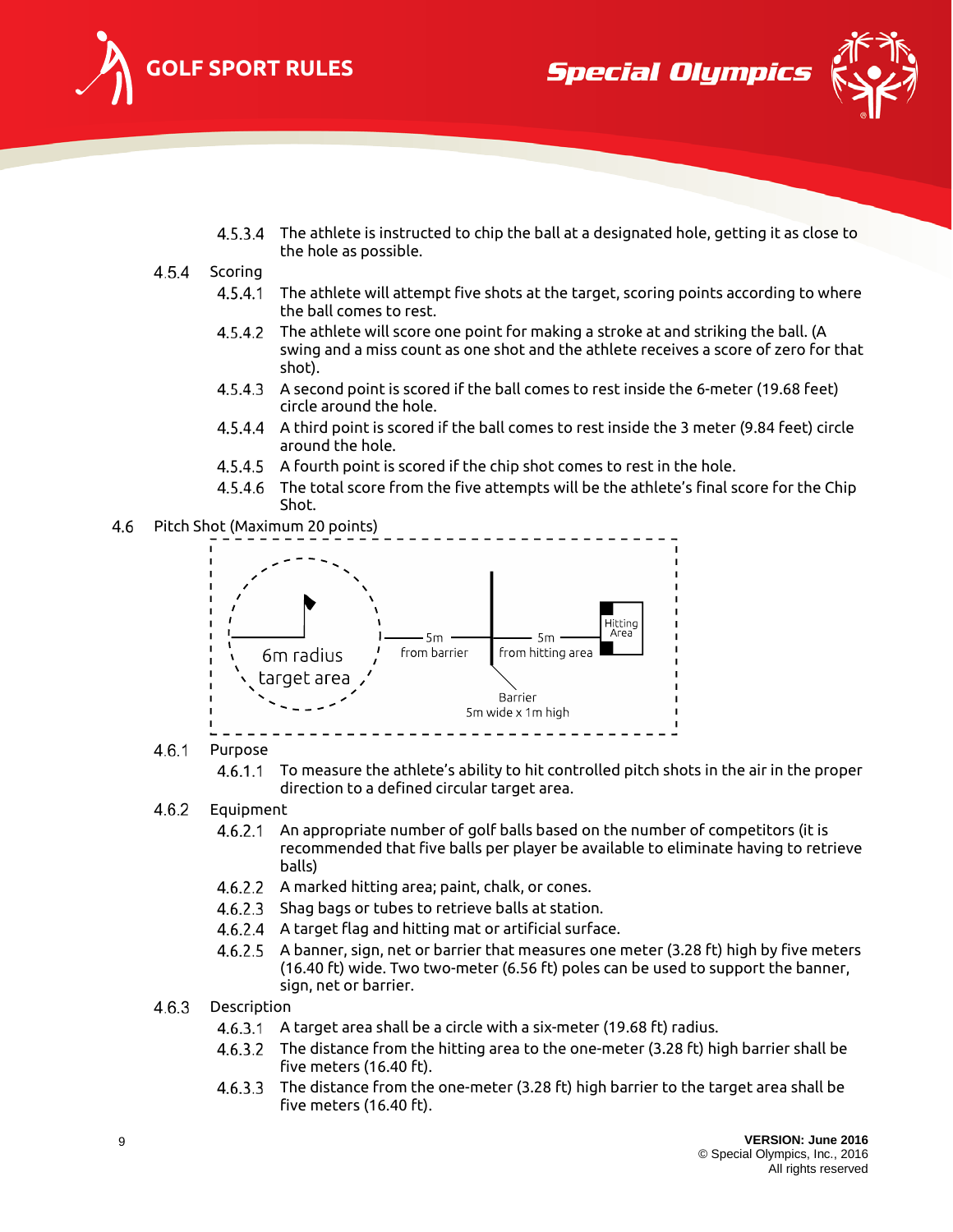





- 4.6.3.4 The athlete shall make five attempts. The athlete is instructed to pitch the ball over the barrier at the designated target area.
- Note: The skill station should be located in a restricted area such as the driving range in order to provide the safest environment. If an unrestricted area is used, then the area should be roped off and clearly identified for volunteers, spectators and athletes.

#### 4.6.4 Scoring

- $4.6.4.1$ The athlete will attempt five shots at the target, scoring points according to where the ball lands.
- Athletes will score one point for making a stroke at and striking the ball. (A swing and a miss count as one shot and the athlete receives a score of zero for that shot).
- A second point is scored if the ball goes over the barrier and between the upright poles.
- A third point is scored if the ball lands inside the 12-meter circle and rolls out, or if the ball lands outside the 12-meter circle and comes to rest inside the circle.
- A fourth point is scored if the ball lands inside the 12-meter circle and comes to rest inside the circle.
- 4.6.4.6 The Pitch Shot score shall be the sum total of the five attempts.
- <span id="page-9-0"></span>4.7 Bunker Shot (Maximum 20 points)



#### $4.7.1$ Optional Skill

This skill is considered optional and may be included in ISC at the discretion of the Program.

#### $4.7.2$ Purpose

- 4.7.2.1 To measure the athlete's ability to hit controlled shots from a bunker in the air in the proper direction to a defined circular target area.
- 4.7.3 **Equipment** 
	- An appropriate number of golf balls based on the number of competitors (it is  $4.7.3.1$ recommended that five balls per player be available to eliminate having to retrieve balls)
	- A defined hitting area in a bunker or manufactured area with sand, paint or chalk, and markers;
	- 4.7.3.3 Shag bags or tubes to retrieve balls at station.
	- A target flag, hitting mat or artificial surface covered with sands, paint, chalk or marker in the bunker from which to hit.
	- 4.7.3.5 The rim of the bunker (bunker face) should be at least one meter high and five meters wide. If not, a banner, net or barrier should be constructed such that from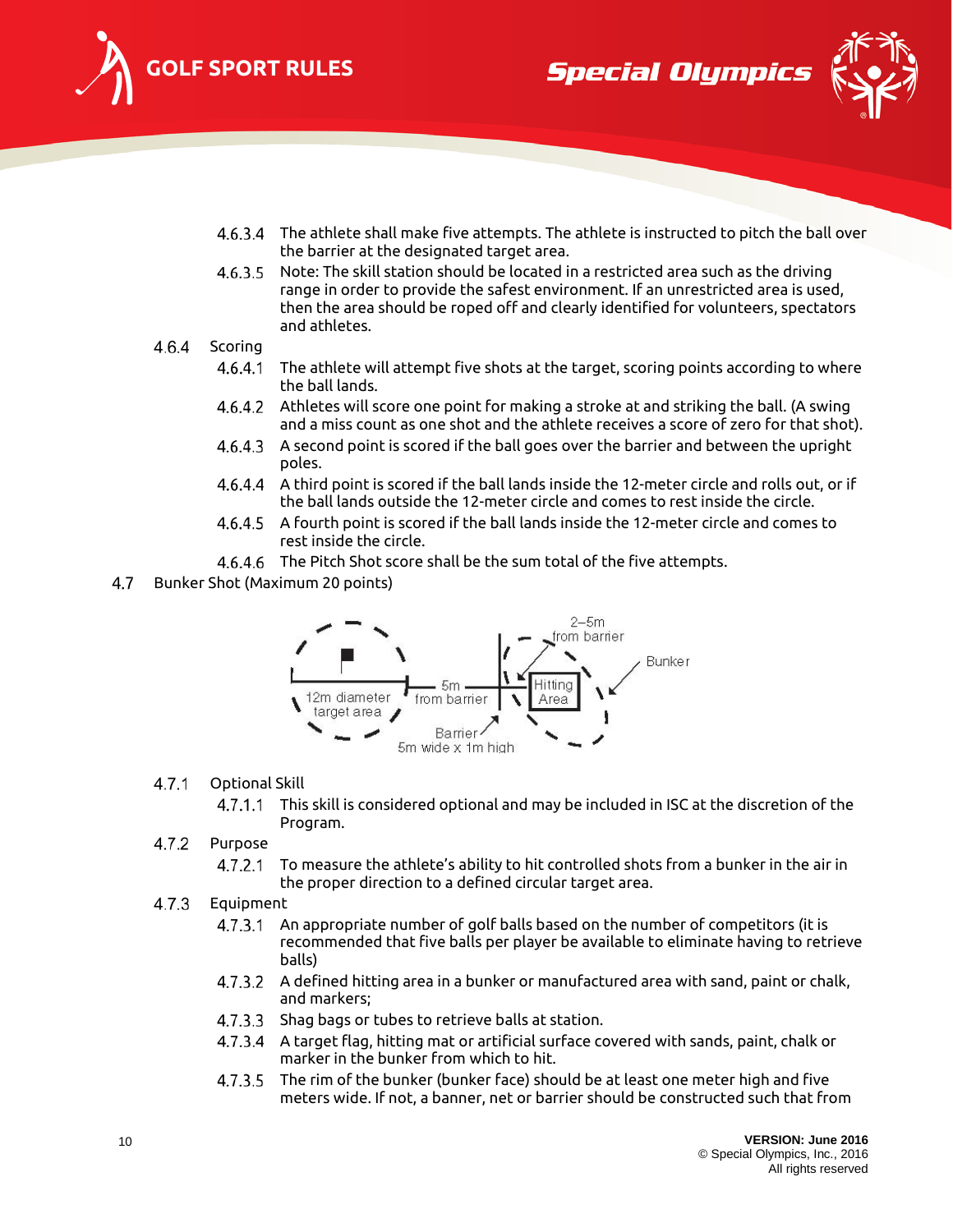

**Special Olympics** 



the bunker hitting area a ball must clear 1meter in height. Two two-meter support poles should be used to support the banner, sign, net or barrier. Poles should also be used to designate five meters scoring width on the bunker face.

- $4.7.4$ Description
	- 4.7.4.1 A target area shall be a circle with a six-meter radius.
	- 4.7.4.2 The distance from the hitting area in the bunker to the one-meter barrier or bunker face shall be five meters.
	- 4.7.4.3 The distance from the one-meter high barrier or bunker face to the target area shall be five meters.
	- The athlete shall make five attempts. The athlete is instructed to pitch the ball out 4.7.4.4 of the sand and toward the designated target area.
	- 4.7.4.5 Note: The skill station should be located in a restricted area such as the driving range in order to provide the safest environment. If an unrestricted area is used, then the area should be roped off and clearly identified for volunteers, spectators and athletes.
- $4.7.5$ Scoring
	- $4.7.5.1$ The athlete will attempt five shots at the target, scoring points according to where the ball lands.
	- 4.7.5.2 Athletes will score one point for making a stroke at and striking the ball. (A swing and a miss, or "grounding" the club, counts as one shot and the athlete receives a score of zero for that shot).
	- 4.7.5.3 A second point is scored if the ball goes over the barrier or bunker face and between the upright poles.
	- A third point is scored if the ball lands inside the 12-meter circle and rolls out, or if the ball lands outside the 12-meter circle and comes to rest inside the circle.
	- A fourth point is scored if the ball lands inside the 12-meter circle and comes to rest inside the circle.
	- 4.7.5.6 The Bunker Shot score shall be the sum total of the five attempts.
- <span id="page-10-0"></span>4.8 Iron Shot (Maximum 20 points)



 $4.8.1$ Purpose

> 4.8.1.1 To measure the athlete's ability to hit an iron shot for distance within a set hitting area.

 $4.8.2$ Equipment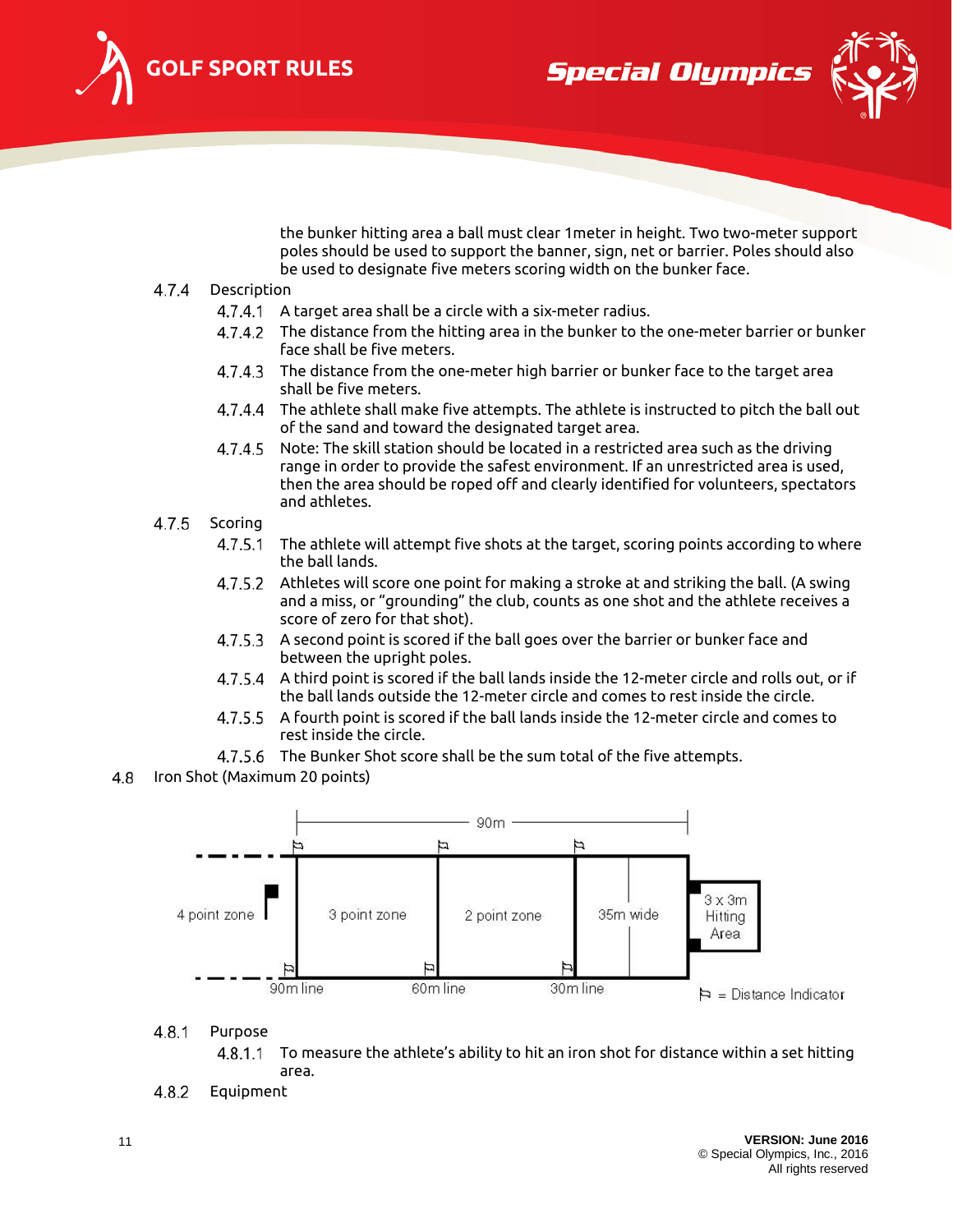





- An appropriate number of golf balls based on the number of competitors (it is recommended that five balls per athlete be available to eliminate having to retrieve balls).
- Marking paint or chalk, and marker to mark hitting area and boundary lines (1/2 inch cord or rope can be substituted for marking boundary lines, making them more visible).
- Hitting mat or carpet, tees, helmets, a safety zone for scorekeepers to stand in and shag bags or tubes to retrieve balls (if necessary); and
- A target flag and eight cones or other visible markers to identify distance locations.
- Athletes may use an Iron or Hybrid/Rescue Club for either an Iron shot, but not both.
- 4.8.3 Description
	- $4.8.3.1$ The athlete may choose to hit the ball off a tee, a mat or the ground. The athlete is instructed to hit the ball from the teeing area toward a designated flag in the hitting area, trying to keep the ball within the boundary markers and achieving a distance of more than 90 meters.
- 4.8.4 Scoring
	- 4.8.4.1 The athlete will attempt five shots at the target, scoring points according to where the ball comes to rest.
	- 4.8.4.2 Athletes will score one point for making a stroke at and striking the ball. (A swing and a miss count as one attempt and the athlete receives a score of zero for that shot).
	- 4.8.4.3 Two points are scored for a ball that comes to rest between the 30 meter and 60 meter lines within the 35-meter wide boundary lines.
	- Three points are scored for a ball that comes to rest between the 60 meter and 90 4.8.4.4 meter lines within the 35-meter wide boundary lines.
	- 4.8.4.5 Four points are scored for a ball that comes to rest beyond the 90 meters line within the 35-meters wide boundary lines.
	- 4.8.4.6 The athlete's score for the Iron Shot shall be the sum total of the five attempts.
- <span id="page-11-0"></span>Wood Shot (Maximum 20 points)



 $4.9.1$ Purpose

> 4.9.1.1 To measure the athlete's ability to hit a wood shot for distance within a set hitting area.

#### 4.9.2 Equipment

 $4.9.2.1$ An appropriate number of golf balls based on the number of competitors (it is recommended that five balls per player be available to eliminate having to retrieve balls).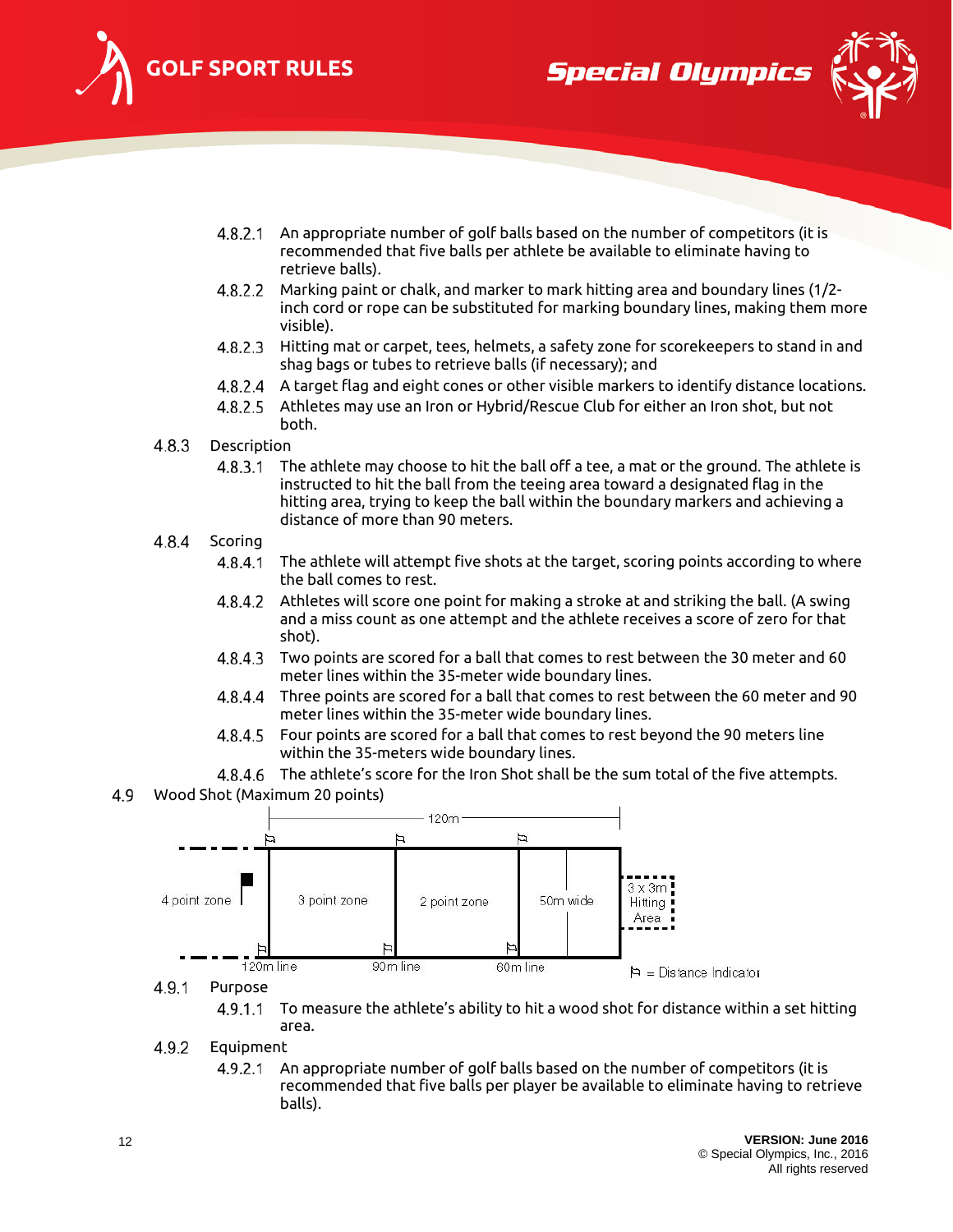





- Marking paint or chalk, and marker to mark hitting area and boundary lines (a 1/2 inch (1.27 cm) cord or rope can be substituted for marking boundary lines, making them more visible).
- Hitting mat or carpet, tees, helmets, a safety zone for scorekeepers to stand in and shag bags or tubes to retrieve balls (if necessary); and
- A target flag and eight cones or other visible markers to identify distance locations.
- Athletes may use a Fairway Wood, or Driver and if they did not use a Hybrid/Rescue Club for their iron shot, then they can use it for the Wood shot.

#### 4.9.3 **Description**

The athlete may choose to hit the ball off a tee, a mat or the ground. The athlete is 4.9.3.1 instructed to hit the ball from the teeing area toward a designated flag in the hitting area, trying to keep the ball within the boundary markers and achieving a distance of more than 120 meters.

#### 4.9.4 Scoring

- 4.9.4.1 The athlete will attempt five shots at the target, scoring points according to where the ball comes to rest.
- The athlete will score one point for making a stroke at and striking the ball (a swing 4.9.4.2 and a miss count as one attempt, and the athletes receives a score of zero for that shot).
- 4.9.4.3 Two points are scored for a ball that comes to rest between the 60 meter and 90 meter lines within the 50-meter wide boundary lines.
- 4.9.4.4 Three points are scored for a ball that comes to rest between the 90 meter and 120 meter lines within the 50-meter wide boundary lines.
- Four points are scored for a ball that comes to rest beyond the 120 meters line within the 50-meters (164.041 feet) wide boundary lines.
- 4.9.4.6 The athlete's score for the Wood Shot shall be the sum total of the five attempts.

## <span id="page-12-1"></span><span id="page-12-0"></span>**5. LEVEL 2 — UNIFIED SPORTS ALTERNATE SHOT TEAM PLAY COMPETITION RULES (9 HOLE)**

- 5.1 Team Definition
	- $5.1.1$ A team shall consist of one athlete with an intellectual disability and one Unified partner without an intellectual disability.
- <span id="page-12-2"></span>5.2 Purpose for this Level of Play
	- $5.2.1$ For Special Olympics athlete golfers with an entry level of understanding of golf, this level is designed to give the Special Olympics athlete an opportunity to transition from individual skills to individual play and to progress under the guidance of a Unified partner whose ability and knowledge of golf is more advanced than that of the Special Olympics athlete. As a result, this scenario does not function in the traditional Unified Sports model where teammates are expected to be of similar ability. The Unified partner serves as a coach and mentor so that the Special Olympics athlete becomes self-sufficient on the golf course.
	- $5.2.2$ For more experienced Special Olympics athlete golfers, this level is also designed for athletes and Unified partners that have comparable ability levels and knowledge of the sport. This scenario would more closely resemble the traditional Unified Sports model whereby the teammates would be of similar ability. Even if the athlete has the skill set to play individually in Level 4, he/she may choose to continue playing at Level 2.
- <span id="page-12-3"></span>5.3 Form of Play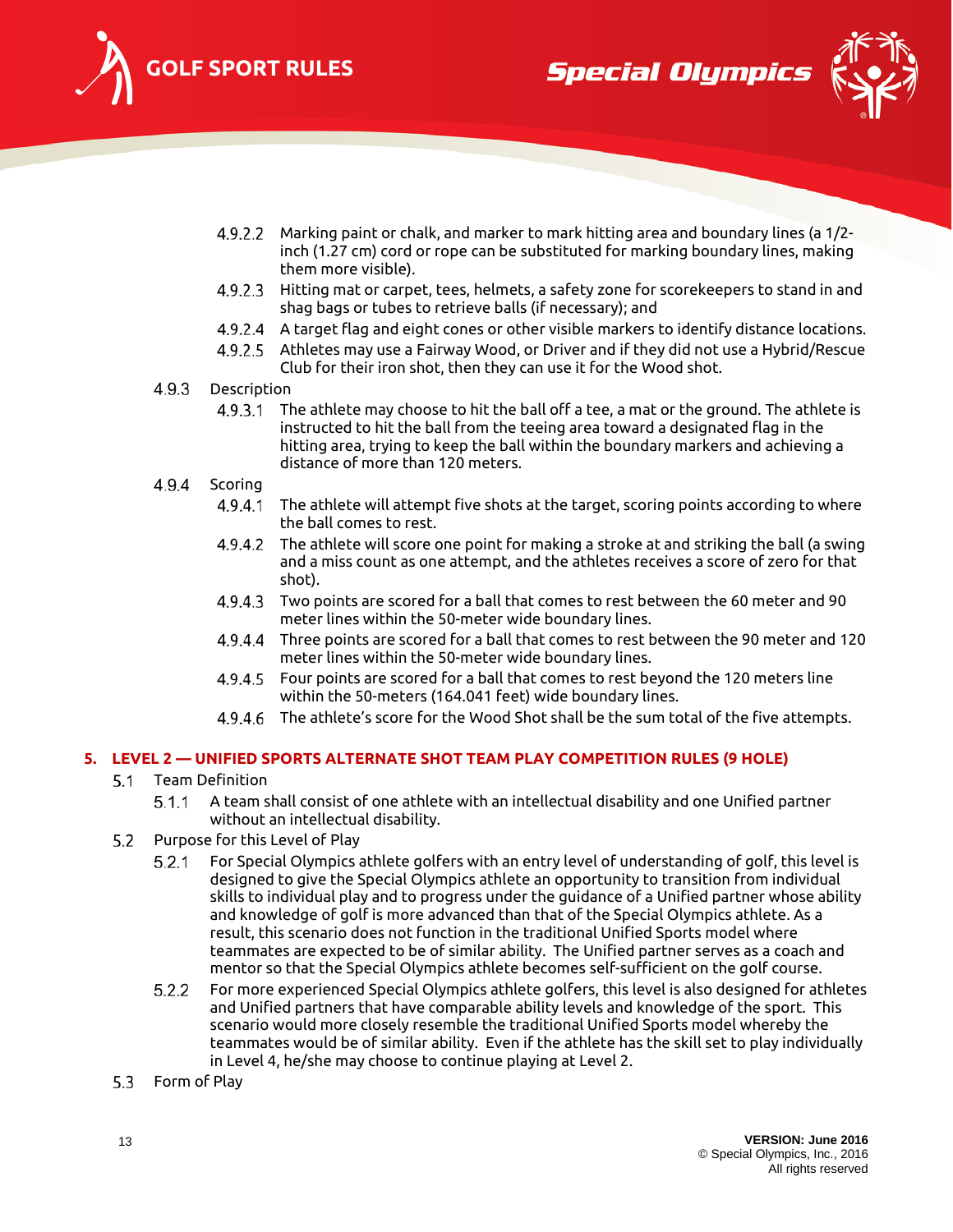





- $5.3.1$ The form of play will be Foursome Rule 29 under the Rules of Golf (Alternate Shot) — The players play alternately from the teeing grounds and then alternate strokes until the ball is holed.
- $5.3.2$ Example: If Player "A" plays from the tee on the odd-numbered holes, then Player "B" would play from the tee on the even-numbered holes. Only one ball is in play on a hole.

## <span id="page-13-0"></span>5.4 Scoring

- $5.4.1$ Once the ball is in play on each hole, the players shall alternate turns hitting the ball until the ball is holed, or until 10 strokes have been played. Note: a swing and miss count as a stroke.
- 5.4.2 If a 10th stroke is played without holing the shot, the team shall record a score of 10x and proceed to the next hole.
- 5.4.3 Scoring (marking of cards) — Athletes should be taught to keep score and, whenever possible in competition, serve as a marker for a fellow competitor. The Tournament Committee may also appoint a volunteer or partner to serve as a marker. Both players on the team should verify their team's hole-by-hole scores, and one of the players -- preferably the athlete with an intellectual disability-- shall sign the scorecard.

## <span id="page-13-1"></span>5.5 Ties

- $5.5.1$ First-place ties shall be decided in the following manner:
	- 5.5.1.1 Of the teams tied for first place, the team with the fewest number of 10x scores shall be declared the winner.
	- If a playoff is not feasible, the matching of scorecards is recommended. There are many options for matching cards, which can be found in the USGA and R & A Rules of Golf under Appendix I Part C: Conditions of Competition — How to Decide Ties. Please note that the tie -breaking method must be stated in the Conditions of Competition prior to the start of the tournament.
- All other ties shall remain as ties and both teams should be presented with the same award.
- <span id="page-13-2"></span>5.6 Stipulated Round
	- $5.6.1$ A stipulated round shall be nine holes.
	- 5.6.2 At the discretion of the Tournament Committee, a championship may be contested over one, two, three or four rounds.
- <span id="page-13-3"></span> $5.7$ Tournament Venue Selection
	- The selection of the golf course shall be at the discretion of the Tournament Committee.  $5.7.1$
	- $5.7.2$ The Committee should consider the degree of difficulty and its impact on the conduct of the tournament.
- <span id="page-13-4"></span>5.8 Golf Course Setup
	- $5.8.1$ The golf course shall be set up at the discretion of the Tournament Committee. They are encouraged to provide alternate teeing ground locations on each hole for the Special Olympics players using the following guidelines:
		- 5.8.1.1 Avoid any shots that require the golfer to carry a distance of greater than 47 meters (50 yards) over hazards or other obstacles, anywhere on the golf course.
		- 5.8.1.2 Create holes that do not exceed following measurements:
			- 5.8.1.2.1 Par 3:137 meters (150 yards)
			- 5.8.1.2.2 Par 4:320 meters (350 yards)
			- 5.8.1.2.3 Par 5:434 meters (475 yards)
	- $5.8.2$ The Tournament Committee is authorized to designate teeing grounds for the competition that are not consistent with the recommended restrictions for the length of holes and for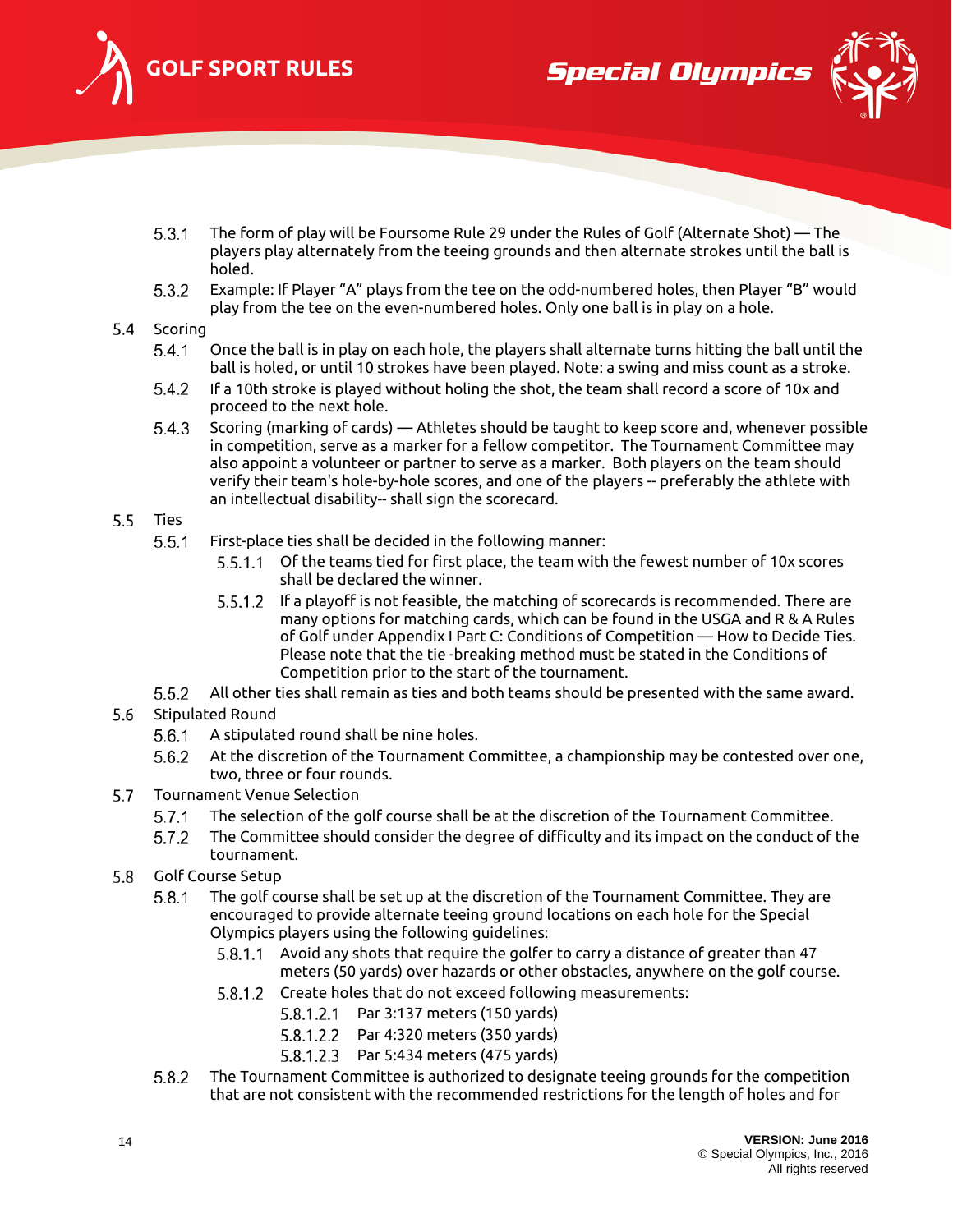

**Special Olympics** 



forced carries to provide the fairest challenge and the best possible experience for all of the competitors.

- <span id="page-14-0"></span>5.9 Registration and Divisioning
	- Each team shall register by submitting the most recent six scores under this format.  $5.9.1$ 
		- 5.9.1.1 For local/area events, especially early in the golf season, the Tournament Committee can determine the minimum number of scorecards needed for initial registration.
		- For National, Regional and World Games, the minimum number of scorecards to be submitted for initial registration is 6.
	- $5.9.2$ The scores must be accompanied by the par, course and slope rating for the course for each score.
	- 5.9.3 All scores must be verified by signature of the Golf Professional, Club Secretary or Golf Association Director.
	- $5.9.4$ If a classification round cannot be played, the Tournament Committee may use these scores to establish divisions for tournament play.
	- 5.9.5 In cases that allow for classification rounds, the Tournament Committee shall have the discretion of finalizing divisions based on information available to them.

## <span id="page-14-2"></span><span id="page-14-1"></span>**6. LEVEL 3 GOLF — UNIFIED SPORTS ALTERNATE SHOT TEAM PLAY COMPETITION RULES (18 HOLE)**

- $6.1$ Definition of a Team
	- $6.1.1$ A team shall consist of one athlete with an intellectual disability and one Unified partner without an intellectual disability.
- <span id="page-14-3"></span>Purpose for this Level of Play  $6.2$ 
	- For the Special Olympics athlete golfer that has a basic to moderate level understanding of  $6.2.1$ golf, this level is designed to give the Special Olympics athlete an opportunity to transition from Level 2 to Level 3 and to progress under the guidance of a Unified partner whose ability and knowledge of golf is more advanced than that of the Special Olympics athlete. As a result, this level does not function in the traditional Unified Sports model where teammates are expected to be of similar ability.
	- $6.2.2$ For more experienced Special Olympics athlete golfers, this level is also designed for athletes and Unified partners that have comparable ability levels and knowledge of the sport. This scenario would more closely resemble the traditional Unified Sports model whereby the teammates would be of similar ability. Even if the athlete has the skill set to play individually in Level 4 or 5, he/she may choose to continue playing at Level 3.
	- This level of play is designed for an alternative type of competition for the player capable of 6.2.3 playing at Level 4.
	- $6.2.4$ The players should be capable of playing independently.
- <span id="page-14-4"></span>6.3 Form of Play
	- $6.3.1$ Foursomes – Rule 29 of the Rules of Golf (Alternate Shot) The players play alternately from the teeing grounds and then alternate strokes until the ball is holed. Example: If Player "A" plays from the tee on the odd-numbered holes, then Player "B" would play from the tee on the even-numbered holes. Only one ball is in play on a hole.
- <span id="page-14-5"></span>6.4 Scoring
	- $6.4.1$ Once the ball is in play on each hole, the players shall alternate turns hitting the ball until the ball is holed or until 10 strokes have been played.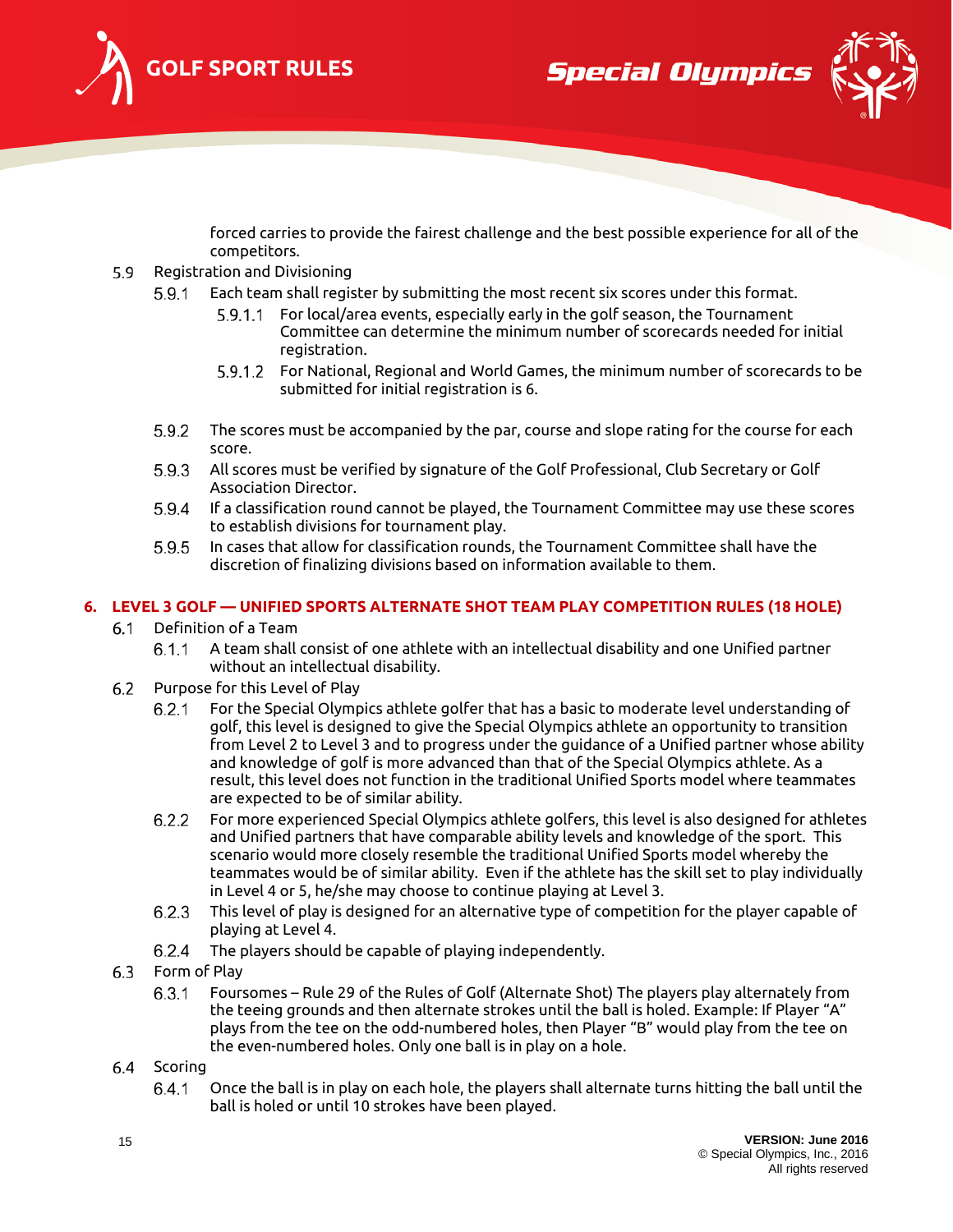

**Special Olympics** 



- $6.4.2$ If a 10th stroke is played without holing the shot, the team shall record a score of 10x and proceed to the next hole.
- Scoring (marking of cards) Athletes should be taught to keep score and, whenever possible 6.4.3 in competition, serve as a marker for a fellow competitor. The Tournament Committee may also appoint a volunteer or partner to serve as a marker. Both players on the team will be responsible for verifying the team score and signing their scorecard.
- <span id="page-15-0"></span> $6.5$ Ties
	- $6.5.1$ First-place ties shall be decided in the following manner:
		- 6.5.1.1 Of the teams tied for first place, the team with the fewest number of 10x scores shall be declared the winner.
		- 6.5.1.2 If a playoff is not feasible, the matching of scorecards is recommended. There are many options for matching cards, which can be found in the USGA and R & A Rules of Golf under Appendix I Part C: Conditions of Competition — How to Decide Ties. Please note that the tie-breaking method must be stated in the Conditions of Competition prior to the start of the tournament.
	- $6.5.2$ All other ties shall remain as ties, and both teams should be presented with the same award.
- <span id="page-15-1"></span> $6.6$ Stipulated Round
	- 6.6.1 A stipulated round shall be 18 holes.
	- At the discretion of the Tournament Committee a championship may be contested over one, 6.6.2 two, three or four rounds.
- <span id="page-15-2"></span> $6.7$ Tournament Venue Selection
	- $6.7.1$ The selection of the golf course shall be at the discretion of the Tournament Committee.
	- $6.7.2$ The committee should consider the degree of difficulty and its impact on the conduct of the tournament.
- <span id="page-15-3"></span> $6.8$ Golf Course Setup
	- $6.8.1$ The set up of the golf course shall be at the discretion of the Tournament Committee. They are encouraged to provide appropriate teeing ground locations, using existing tee locations where possible to challenge the players on the course as it was designed to be played, with some consideration for the following:
		- 6.8.1.1 Avoid carry of greater than 140 meters (150 yards) over hazards or other obstacles.
		- Where possible, use existing tee locations with these recommended maximum distances:
			- Par 3:160 meters (175 yards)
			- 6.8.1.2.2 Par 4:366 meters (400 yards)
			- 6.8.1.2.3 Par 5:480 meters (525 yards)
	- The Tournament Committee is authorized to designate teeing grounds for the competition 6.8.2 that are not consistent with the recommended restrictions for the length of holes and for forced carries to provide the fairest challenge and the best possible experience for all of the competitors.
- <span id="page-15-4"></span>6.9 Registration and Divisioning
	- Each team shall register by submitting their most recent six scores over 18 holes.  $6.9.1$ 
		- 6.9.1.1 The scores must be accompanied by the par, course and slope rating for the course for each score.
		- All scores must be verified by signature of the golf professional, Club Secretary or Golf Association Director.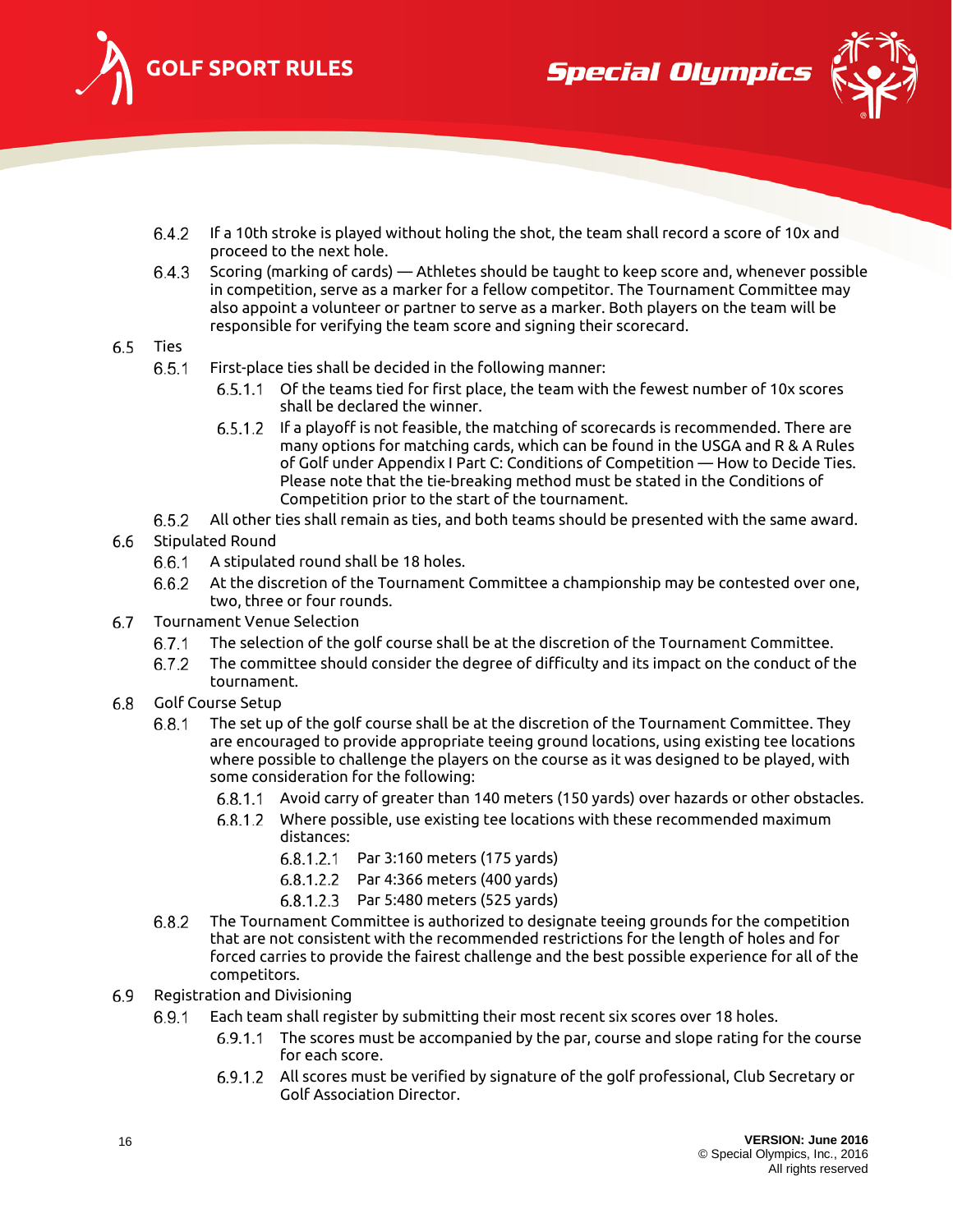





- For local/area events, especially early in the golf season, the Tournament Committee can determine the minimum number of scorecards needed for initial registration.
- For National, Regional and World Games, the minimum number of scorecards to be submitted for initial registration is 6.
- 6.9.2 If a classification round cannot be played, the Tournament Committee may use these scores to establish divisions for tournament play.
- 6.9.3 In cases that allow for classification rounds, the Tournament Committee shall have the discretion of finalizing divisions based on information available to them.

## <span id="page-16-0"></span>**7. LEVEL 4— INDIVIDUAL STROKE PLAY COMPETITION RULES (9 HOLE)**

- <span id="page-16-1"></span>Purpose for this Level of Play  $7.1$ 
	- This level is designed to meet the needs of those Special Olympics athletes who wish to play  $7.1.1$ individually in a tournament where the stipulated round is nine holes.
	- While the player should be capable of playing independently, it is strongly recommended  $7.1.2$ that the player provide their own caddie for tournaments and competitions
- <span id="page-16-2"></span>7.2 Form of Play
	- $7.2.1$ The form of play shall be stroke play competition.
- <span id="page-16-3"></span>7.3 Scoring
	- $7.3.1$ If a 10th stroke is played without holing the shot, the player shall record a score of 10x and proceed to the next hole.
	- $7.3.2$ Scoring (marking of cards) — Athletes should be taught to keep score and, whenever possible in competition, serve as a marker for a fellow competitor. The Tournament Committee may also appoint a volunteer or caddie to serve as a marker. The competitor will be responsible for verifying his/her own score and signing his/her scorecard.
- <span id="page-16-4"></span>7.4 Ties
	- $7.4.1$ First-place ties shall be decided in the following manner:
		- 7.4.1.1 Of the players tied for first place, the player with the fewest number of 10x scores shall be declared the winner.
		- 7.4.1.2 If a playoff is not feasible, the matching of scorecards is recommended. There are many options for matching cards, which can be found in the USGA and R & A Rules of Golf under Appendix I Part C: Conditions of Competition — How to Decide Ties. Please note that the tie-breaking method must be stated in the Conditions of Competition prior to the start of the tournament.
	- All other ties shall remain as ties and all players should be presented with the same award.
- <span id="page-16-5"></span>7.5 Stipulated Round
	- $7.5.1$ A stipulated round shall be nine holes.
	- At the discretion of the Tournament Committee, a championship may be contested over one,  $7.5.2$ two, three or four rounds.
- <span id="page-16-6"></span>Tournament Venue Selection
	- $7.6.1$ The selection of the golf course shall be at the discretion of the Tournament Committee.
	- 7.6.2 The committee should consider the degree of difficulty and its impact on the conduct of the tournament.
- <span id="page-16-7"></span>7.7 Golf Course Setup
	- $7.7.1$ The golf course shall be set up at the discretion of the Tournament Committee. They are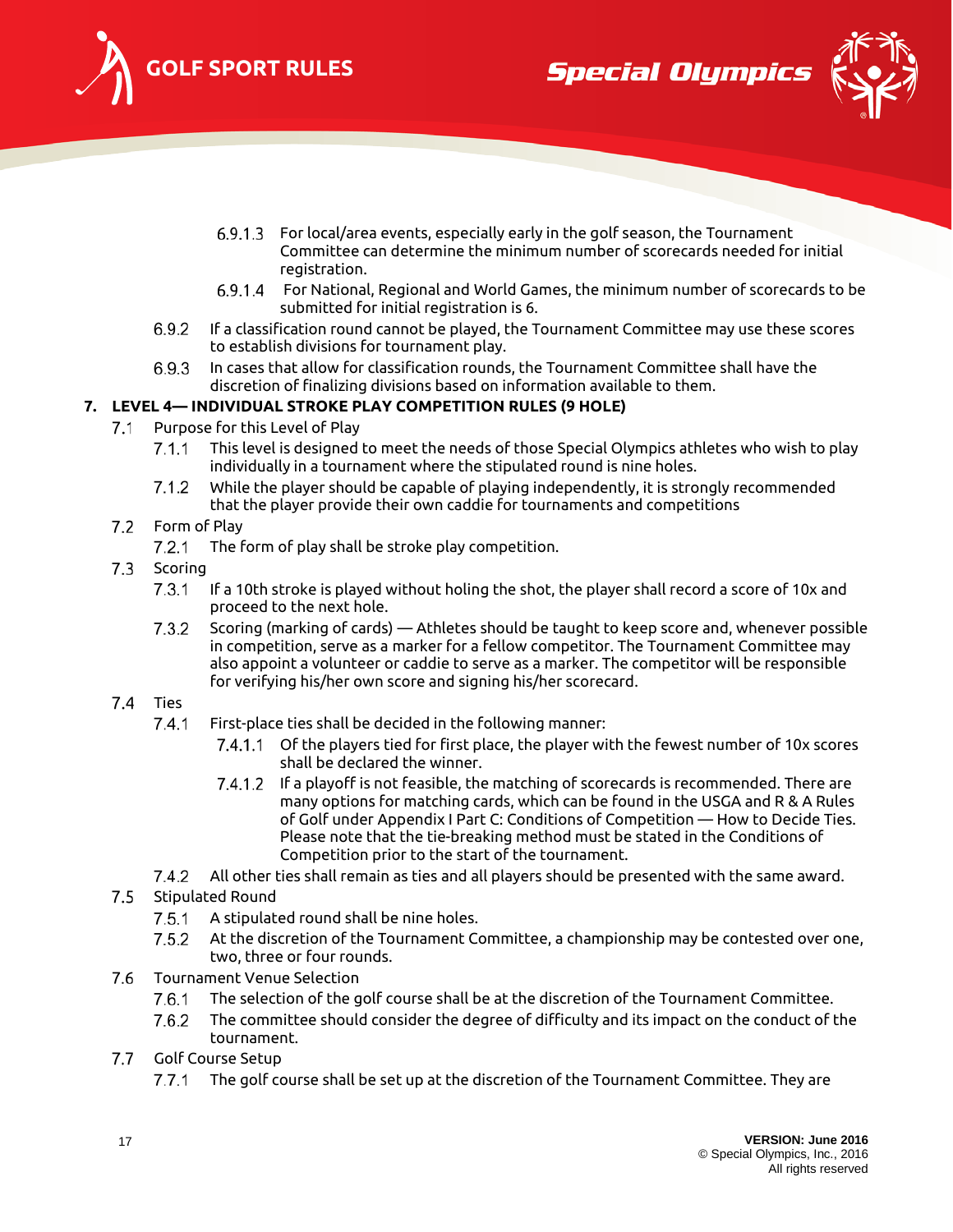

**Special Olympics** 



- $7.7.2$ encouraged to provide appropriate teeing ground locations on each hole for the Special Olympics athletes using the following guidelines:
	- 7.7.2.1 Avoid any shots that require the golfer to carry a distance of greater than 47 meters (50 yards) over hazards or other obstacles, anywhere on the golf course.
	- 7.7.2.2 Create holes that do not exceed following measurements:
		- 7.7.2.2.1 Par 3:137 meters (150 yards)
		- 7.7.2.2.2 Par 4:320 meters (350 yards)
		- 7.7.2.2.3 Par 5:434 meters (475 yards)
- $7.7.3$ The Tournament Committee is authorized to designate teeing grounds for the competition that are not consistent with the recommended restrictions for the length of holes and for forced carries to provide the fairest challenge and the best possible experience for all of the competitors.
- <span id="page-17-0"></span>Registration and Divisioning 7.8
	- $7.8.1$ Each player shall register by submitting a verified handicap or the most recent six scores over nine holes.
		- 7.8.1.1 For local/area events, especially early in the golf season, the Tournament Committee can determine the minimum number of scorecards needed for initial registration.
		- For National, Regional and World Games, the minimum number of scorecards to be submitted for initial registration is 6.
	- 7.8.2 The scores must be accompanied by the par, course and slope rating for the course for each score.
	- 7.8.3 All scores must be verified by signature of the golf professional, Club Secretary or golf Association Director.
	- 7.8.4 If a classification round cannot be played, the Tournament Committee may use these scores to establish divisions for tournament play.
	- $7.8.5$ In cases that allow for classification rounds, the Tournament Committee shall have the discretion of finalizing divisions based on information available to them.

## <span id="page-17-2"></span><span id="page-17-1"></span>**8. LEVEL 5 - INDIVIDUAL STROKE PLAY COMPETITION RULES (18 HOLE)**

- 8.1 Purpose for this Level of Play
	- $8.1.1$ This level is designed to meet the needs of those Special Olympics golfers who wish to play individually in a tournament where the stipulated round is 18 holes.
	- $8.1.2$ This level will challenge the golfer on a golf course with few, if any, modifications.
	- While the player should be capable of playing independently, it is strongly recommended  $8.1.3$ that the player provide their own caddie for tournaments and competitions.
- <span id="page-17-3"></span>8.2 Form of Play
	- $8.2.1$ The form of play shall be stroke play competition.
- <span id="page-17-4"></span>8.3 Scoring
	- If a 10th stroke is played without holing the shot, the player shall record a score of 10x and proceed to the next hole.
	- Scoring (marking of cards) Athletes should be taught to keep score and, whenever possible 8.3.2 in competition, serve as a marker for a fellow competitor. The Tournament Committee may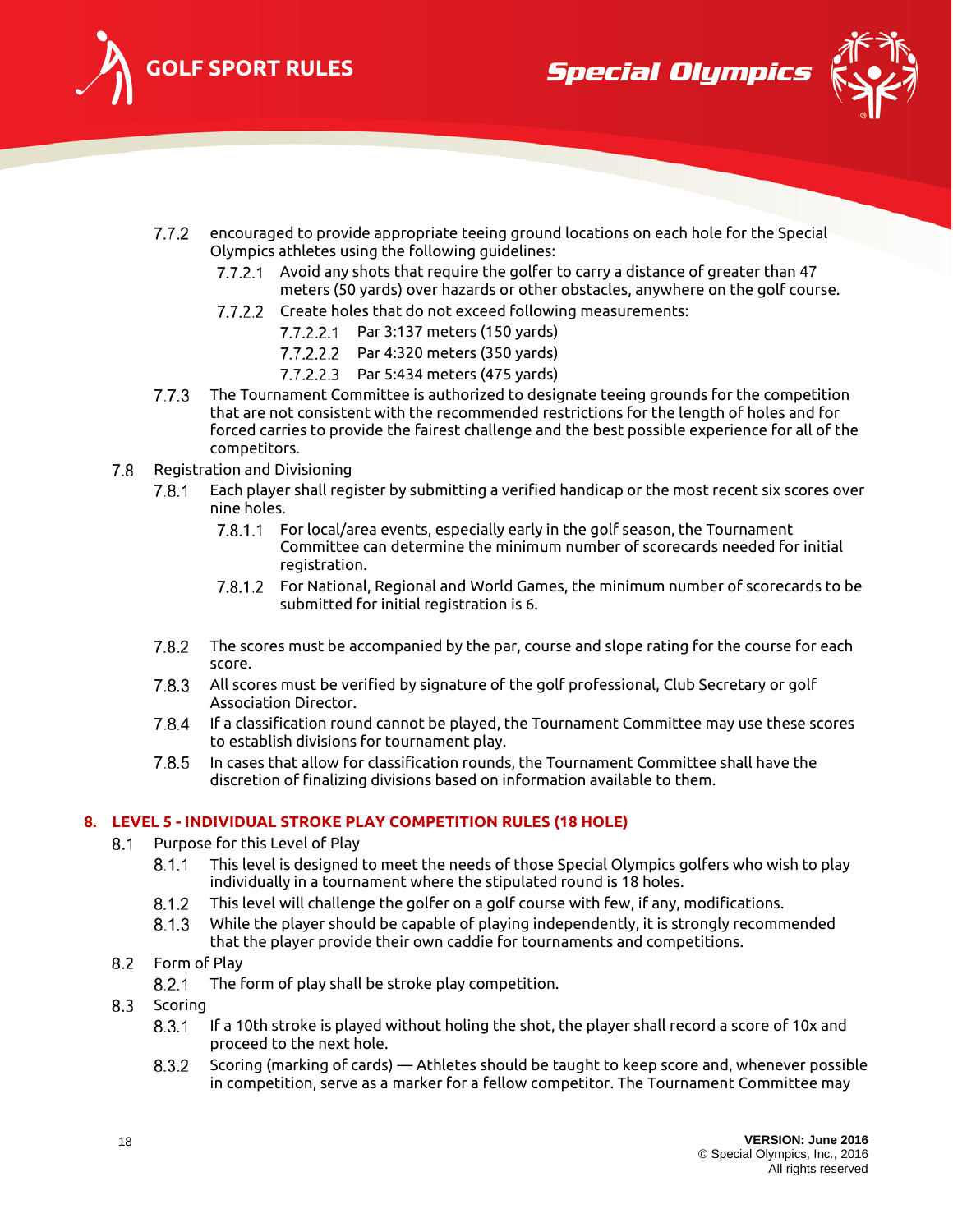

**Special Olympics** 



also appoint a volunteer or caddie to serve as a marker. The athlete will be responsible for verifying his/her own score and signing his/her scorecard.

- 8.3.3 Tournaments may be played on either a handicap or gross score format.
- <span id="page-18-0"></span>8.4 Ties
	- $8.4.1$ First-place ties shall be decided in the following manner:
		- 8.4.1.1 Of the players tied for first place, the player with the fewest number of 10x scores shall be declared the winner.
		- If a playoff is not feasible, the matching of scorecards is recommended. There are many options for matching cards, which can be found in the USGA and R & A Rules of Golf under Appendix I Part C: Conditions of Competition — How to Decide Ties. Please note that the tie-breaking method must be stated in the Conditions of Competition prior to the start of the tournament.
	- All other ties shall remain as ties, and all players should be presented with the same award. 8.4.2

#### <span id="page-18-1"></span>8.5 Stipulated Round

- $8.5.1$ A stipulated round shall be 18 holes.
- $8.5.2$ At the discretion of the Tournament Committee, a championship may be contested over one, two, three or four rounds.
- <span id="page-18-2"></span>8.6 Tournament Venue Selection
	- $8.6.1$ The selection of the golf course shall be at the discretion of the Tournament Committee.
	- 8.6.2 The Committee should consider the degree of difficulty and its impact on the conduct of the tournament.
- <span id="page-18-3"></span>8.7 Golf Course Setup
	- The golf course shall be set up at the discretion of the Tournament Committee. They are  $8.7.1$ encouraged to provide appropriate teeing ground locations, using existing tee locations where possible, to challenge the players on the course as it was designed to be played, with some consideration for the following:
		- 8.7.1.1 Avoid carry of greater than 140 meters (150 yards) over hazards or other obstacles.
		- 8.7.1.2 Holes can be played from existing tee locations that do not exceed following measurements:
			- 8.7.1.2.1 Par 3:160 meters (175 yards)
			- 8.7.1.2.2 Par 4:366 meters (400 yards)
			- 8.7.1.2.3 Par 5:480 meters (525 yards)
	- 8.7.2 The Tournament Committee is authorized to designate teeing grounds for the competition that are not consistent with the recommended restrictions for the length of holes and for forced carries to provide the fairest challenge and the best possible experience for all of the competitors.
- <span id="page-18-4"></span>8.8 Registration and Divisioning
	- 8.8.1 Each player shall register by submitting a verified handicap or the most recent six scores over 18 holes.
	- 8.8.2 The scores must be accompanied by the par, course and slope rating for the course for each score.
	- 8.8.3 All scores must be verified by signature of the golf professional, Club Secretary or Golf Association Director.
	- 8.8.4 If a classification round cannot be played, the Tournament Committee may use these scores to establish divisions for tournament play.